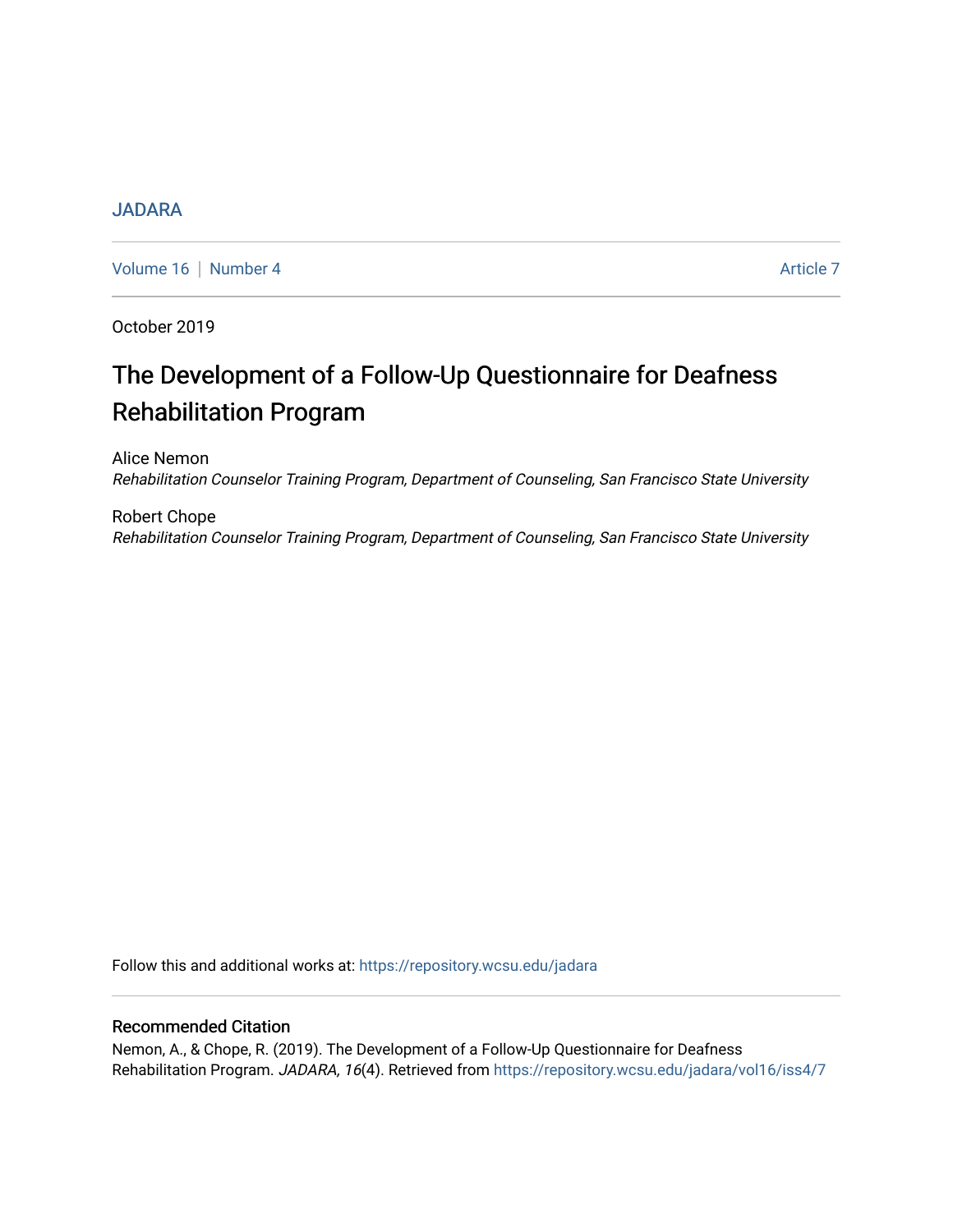#### Alice Nemon, D.S.W. Robert Chope, Ph.D. Rehabilitation Counselor Training Program Department of Counseling San Francisco State University San Francisco, California

A specially staffed project for deaf per sons in a general workshop (San Francisco Community Rehabilitation Workshop — CRW) was evaluated using case review, case flow analysis, performance appraisal, and program impact appraisal. As part of program impact appraisal, twenty-three suc cessful clients were interviewed in a followup approximately seven months after they were placed in competitive employment. Six interpreters interviewed clients and recorded data on a follow-up questionnaire.

The development of a follow-up question naire that was suitable for use with the sub stantially language-limited deaf population served at the workshop will be described in this paper. Findings will be reported.

#### Development of the Follow-up Questionnaire

There has been little evaluation of re habilitation programs for deaf clients and a search of the literature yielded only one example of a follow-up study as part of a rehabilitation program evaluation.

Glenn and Thornton (1973), in their evaluation of the Arkansas Hot Springs Re habilitation Project, contacted Department of Vocational Rehabilitation counselors and re quested basic information relating to the employment status of project clients.

The value of a rehabilitation workshop is not solely vocational. Progress in other areas is of great importance in clients' lives.

A measure of extra-vocational benefits was wanted in the present study which called for more differentiated data in the following areas: demographic information, general state of well-being, living arrangements, health problems, problem solving ability, social life, work, money, and family. The intention was to compare clients' perceptions of their situations before and after their re habilitation workshop experience.

In the absence of instrumentation in the field of deafness, existing instruments to measure sense of well-being and rehabilita tion gain in the general population were considered. Close study of the Human Serv ice Scale (Human Service Systems, 1973) and the Rehabilitation Gain Scale (Reagles, et. al., 1970) left the evaluators convinced that the language of the item content in both instruments would be far too complicated, even with the use of skilled interpreters. These instruments were sent to the evalua tion project's outside consultant (Harry Bomstein of Gallaudet College) who was familiar with the population. He and several col leagues at Gallaudet College confirmed the assessment that these instruments would be inappropriate and could not be used in a meaningful way with this deaf population. While CRW's communication skiU data were incomplete, they did show that the CRW clients' weakest skills were in signed English. Clients in all areas generally fell well below

1

<sup>&#</sup>x27;\*This evaluation was supported by an interagency agreement (no. 62-06-4006) between the Department of Rehabilitation, State of California and San Francisco State University.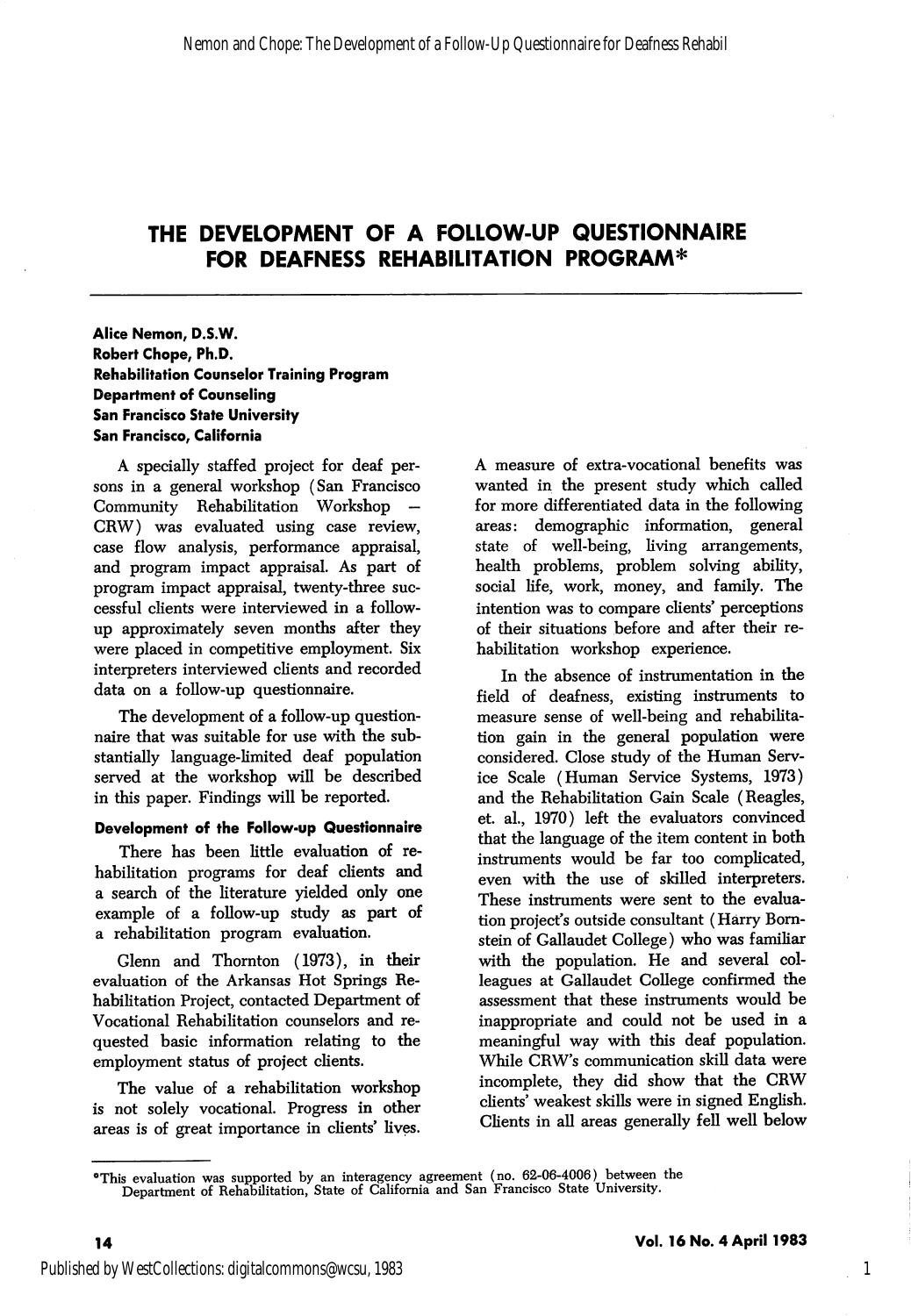the deaf adults tested at the University of California using the University of California Center on Deafness (UCCD) Communica tion Skills Profile. Clearly, an instrument that did not depend heavily upon complicated English concepts, words, and sentence struc ture was needed.

The evaluators designed an instrument for use by interpreter/interviewers which utilized uncomplicated concepts, words, and sentence structure. A format was used which was easily interpreted into Ameslan and which established a pattern of asking ques tions in terms of "before CRW" and "now". A visual component was included for many of the items in the form of "smile" faces with mouths either turned up in a smile (labelled "GOOD") turned down in a nega tive fashion (labelled "BAD") or drawn straight across in a neutral position (labelled "OK"). After obtaining feedback on the instrument from CRW staff, the instrument was field tested. One of the evaluators, who knows sign language, accompanied one of the interpreters and observed administration of the instrument to three clients. Subsequent discussion between the evaluator and the interpreter regarding these interviews re sulted in a few modifications of the instru ment. It was decided that it was best to have the questionnaire open on the table between the client and the interpreter. The interpreter would sign each question and would point to the "smile" faces for the client to indicate the appropriate response. A few interpreters were concerned that the faces might be con sidered appropriate for children and there fore might be insulting to adults.

Interpreter/interviewers were not re quired to point to the faces for each question if they ascertained that responses were clear ly forthcoming without their use. There were some clients who showed instant recognition of what was intended by the faces and seemed to like the format used.

Upon completion of the interviews, feed back obtained from the interpreter/inter viewers indicated that questions about prob lems and problem solving proved to be most burdensome. Some suggested that it was probably difficult for clients to discuss prob lems with a stranger and that answering might have been facilitated if the questions were broken down into specific problem areas. Moreover, questions about problems seemed to duplicate questions about feelings. Finally, quite a few clients indicated that while they had the same kinds of problems now as before CRW, they had them to a lesser extent now and the interpreter/inter viewers found this information difficult to record using the questionnaire's coding system.

Despite great efforts to make the intro ductory letter arranging the follow-up inter view clear and straightforward, there was still some confusion. Two clients went to CRW. A few others seemed somewhat threa tened and concerned although the letter referred to "a few easy questions" to be asked in sign language about what the client was doing. The letter follows:

Dear

I would like to meet with you. I am meeting with all the people who fin ished the deaf program at CRW and were placed on a job by (name of placement counselor). This is a followup study. I wiU ask a few easy questions, in sign language of course, about how you are doing. We can do it on your lunch hour. I hope (day & date) at (time) is o.k. I will ask your supervisor where I can find you just before lunchtime that day. If you don't understand this, please ask your supervisor. I wiU enjoy meeting you.

Sincerely yours,

#### RESULTS

The data yielded in the follow-up inter views include a wide range of information and valuable client perceptions of the im pact of their experiences in the rehabilitation workshop.

The clients generally felt more positive about their state of well-being at follow-up

Vol. 16 No. 4 April 1983 15

2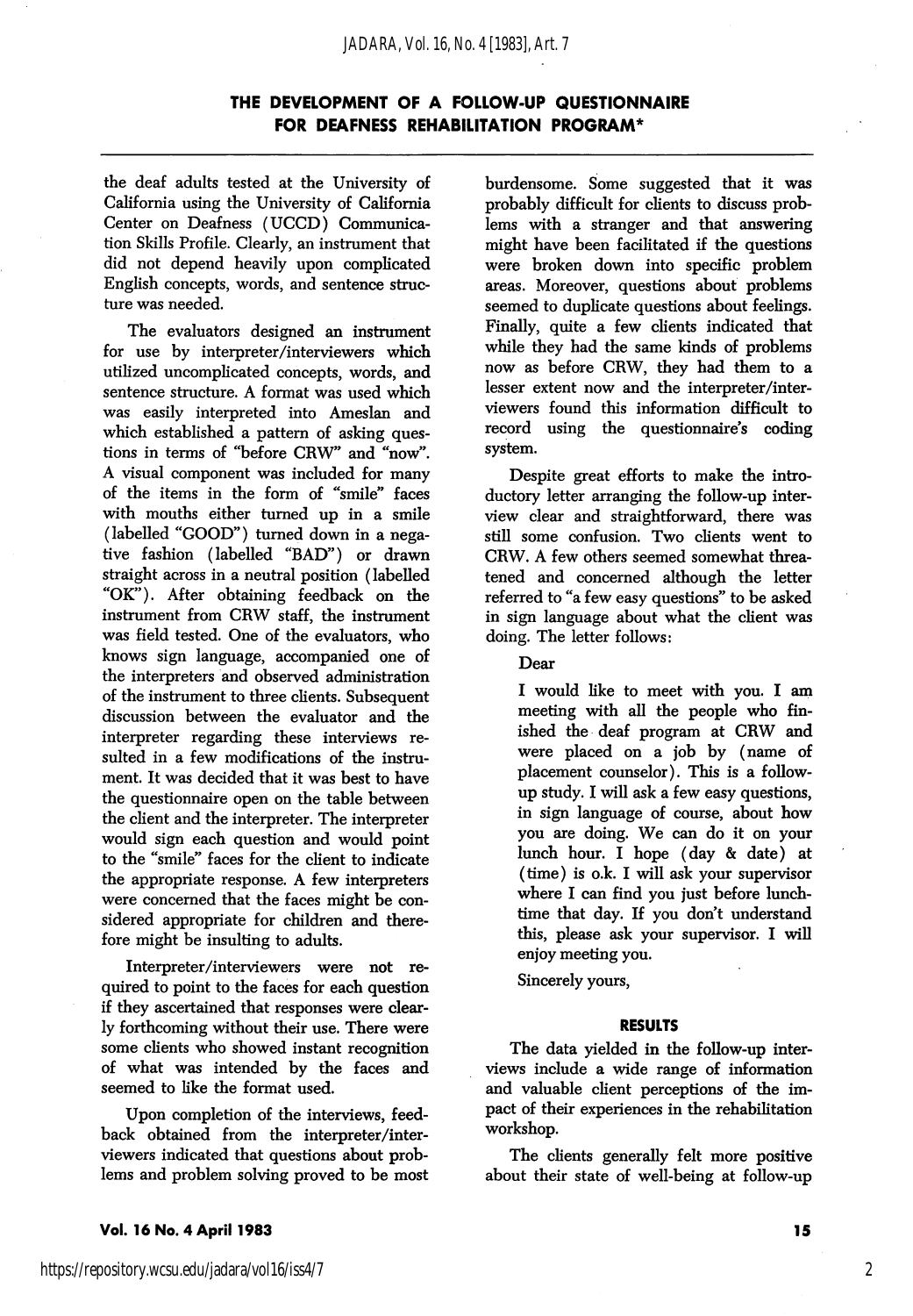when compared to how they felt before at tending CRW. Work and money were most often called as reasons for feeling better. Extra-vocational benefits such as improved self-esteem were also noted.

Clients indicated that they were better able to cope with their problems at followup than before CRW. Having money, im proved communication skills, and a better understanding of social institutions were frequently cited reasons. Several said they could now take care of themselves because of CRW, but some feared they could not get another job on their own if they lost their current job.

Living arrangements remained essential ly unchanged. Before attending CRW, seven clients lived alone, thirteen lived with their families, and three had roommates. Only one client had a different living arrangement at follow-up.

Most clients indicated no change in their health. Three clients indicated that their health had improved and attributed this to having a job. Seventeen of the 23 clients re ported at least one day's absence from work since their employment began. In the month prior to follow-up, 12 clients said they were absent one day. Absences were generally due to illness, although the clients were quick to point out when this was not the case (e.g., dental work, meetings, on-the-job training) and indicated that these non illnessrelated absences were planned for and ex cused. The clients appeared to be reliable about maintaining their work schedules.

The clients reported that they had devel oped a more extensive social network be cause of their contact with CRW and because of their employment status. They appeared more aware of how friendships developed and how they needed to put effort into mak ing friends. Some also saw friends as a new source of emotional support. Twenty clients said they had become friends with hearing people at work. Still, they pointed out the problems in relating to hearing people, in dicating discomfort on both sides.

Fifteen clients reported receiving raises in pay. The median salary rose from \$138 to \$150 per week in seven months. All but two worked a forty-hour week.

Nineteen of the 21 employed clients at tributed their employment to CRW's place ment specialist. Nine liked their jobs, eight said they were "OK", and three did not like their jobs. Eleven said they would like a dif ferent job, either to earn more money or to work closer to home.

Clients gave detailed information on the many skills they learned at CRW. Eighteen said that CRW had helped them to be good, responsible workers on the job. Seventeen said they used the specific job skills learned at CRW on their current job.

The final set of items on the questionnaire were for the purpose of learning more about the histories of the successful deaf clients. About half (10) were bom with deafness of unknown etiology and with no other deaf family members. Four clients indicated that their deafness was inherited and two attrib uted it to their mothers' illnesses during pregnancy. Three clients became deaf before the age of two and two became deaf after the age of two. Four clients attributed their deafness to illness and one to head injury.

The follow-up study yielded some addi tional information that was potentially useful.

The clients felt quite close to the CRW staff and took the opportunity to note the names of staff who had helped them with skill development and with personal con cerns, and to thank them. Many of the clients gave relevant, constructive, but sometimes critical, feedback. Four clients said that the skill levels required by actual jobs were more demanding than those acquired or demanded at the workshop. One client suggested that the workshop should help more with academ ic skills and another thought they should of fer help with planning for the future (e.g., marriage counseling), getting a driver's li cense, teaching how to fix things, encourage ment for going to school, and teaching how